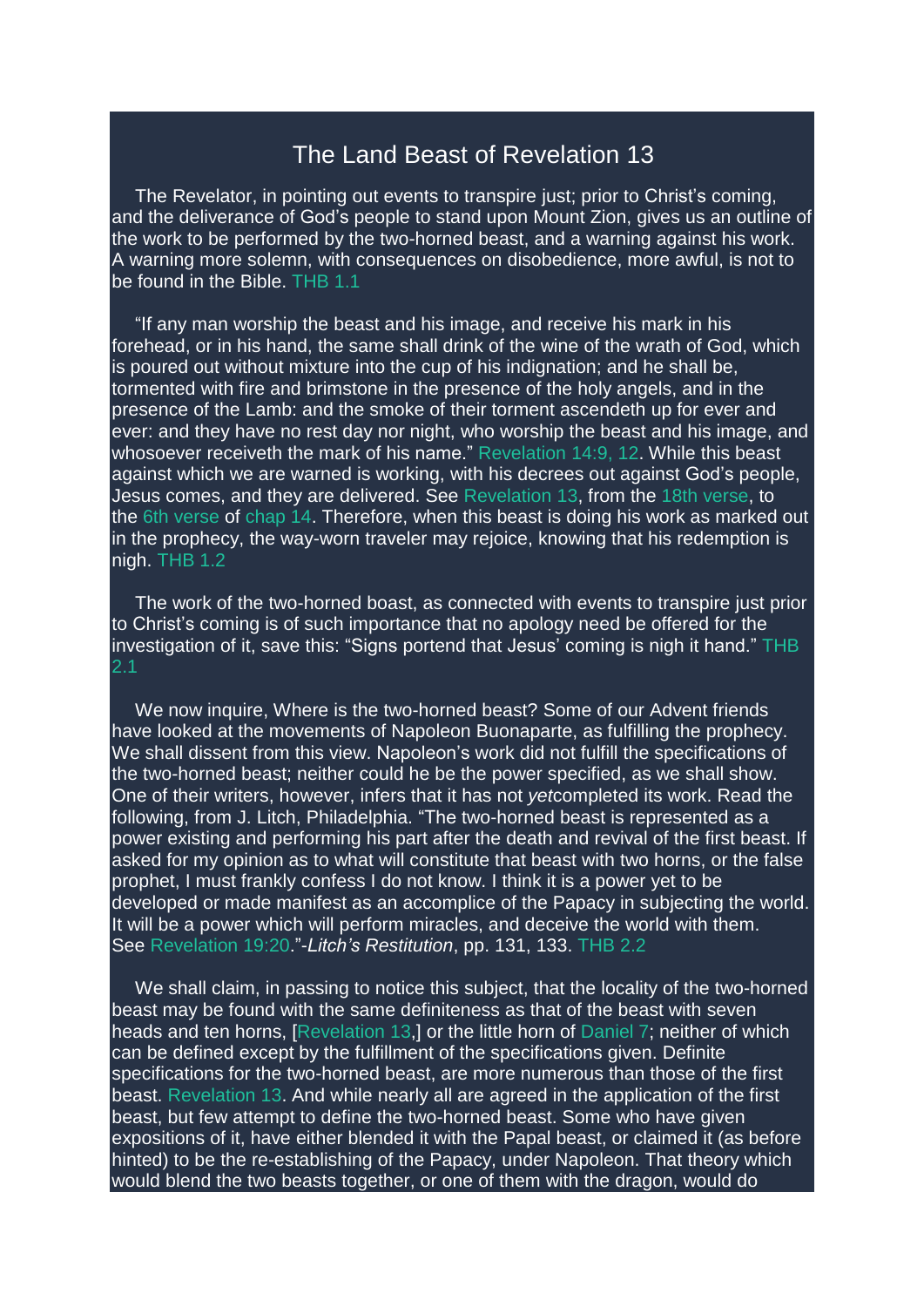injustice to the rightful mode of Scripture interpretation. The dragon of [Revelation](https://m.egwwritings.org/en/book/1965.63032#63032) 12, clearly represents Pagan Rome, which did stand to devour man-child, (Christ) first, in the person of Herod, when he, "sent forth and slew all the children that were in Bethlehem, and in all the coasts thereof, from two years old and under, according to the time which he had diligently inquired of the wise men." [Matthew](https://m.egwwritings.org/en/book/1965.47344#47344) 2:16. And second, in the tribunal, of which Pontius Pilate had the charge. If the dragon symbolizes Pagan Rome, how can the beast of [chap](https://m.egwwritings.org/en/book/1965.63067#63067) 13, with seven heads and ten horns, symbolize the same, when it is said, "The dragon gave *him* his power, his seat, and great authority?" Those who claim the two-horned beast as the Papacy, claim also the seven-headed and ten-horned beast to be Rome in its kingly form. There are some important difficulties to that view. Rome Pagan was a universal kingdom. "There went out a decree from Caesar Augustus, that all the world should be taxed." [Luke](https://m.egwwritings.org/en/book/1965.50968#50968) 2:1. Rome Pagan did not give its power, seat and authority to the kingly form; but kingly Rome was established by actual conquest. The beast with seven heads and ten horns had power "*given him* over all kindreds, and tongues, and nations." The faith of the Advent body in the past, in regard to the establishment of the Papal beast, may be gathered from the following comments from the pen of Wm. Miller. THB 2.3

"The Roman kingdom, John saw, was like the Grecian, in conquering the world; and his march, or power to tread under foot, was equal to that of the Medo-Persian kingdom. His laws and commands were as lion-like as Babylon, and as imperious as Nebuchadnezzar's decree. The Emperor of Rome, who had obtained power by means of the arch-deceiver of mankind, the devil, [\[Revelation](https://m.egwwritings.org/en/book/1965.63048#63048) 12:9,] having received his august, supreme power over all nations, and exercised the ecclesiastical power of Paganism over the people of the earth-he, the Emperor, called 'the dragon' in the text, would destroy or take Paganism out of the way, [2 [Thessalonians](https://m.egwwritings.org/en/book/1965.60508#60508) 2:6, 8,] and would give the saints into the power of the Bishop of Rome. [Daniel](https://m.egwwritings.org/en/book/1965.44803#44803) 7:25. Thus the Emperor Justinian did give the Pope of Rome power over all the Christian churches, eastern and western, and gave him '*his seal*,' the city of Rome, in the west; he also gave him great or supreme authority in his pandect or code of laws. This was in the year a. d. 538; from which time the Pope exercised his supreme power over the saints and kings of the earth, until a. d. 1798-during 1260 years of Papal supremacy." *Remarks on*. [Revelation](https://m.egwwritings.org/en/book/1965.63067#63067) 13, 6, Published, Sept. 1844. THB 4.1

The facts in the case are, then, that Justinian, a Greek Emperor of the Pagan Roman kingdom, gave the Papal church his seat, and authority over his kingdom. We agree with Bro. M. thus far in his exposition. But he states that the deadly wound which was healed, is this: Paganism fell, a. d. 508 which was a deadly wound: in a. d. 538, the Papacy was established, which healed the wound. I have heard the same idea advanced by others, but I marvel greatly at it. I should rather conclude the healing of a wound would place the part affected in its former condition. If Paganism (or the dragon) is wounded and healed, when healed it must be Paganism still. Papacy is not Paganism. THB 5.1

Twice the Revelator carries as over the history of this beast. The first time, he concludes with its deadly wound, which was healed; and the second time, the same idea of wounding is conveyed: "He that leadeth into captivity shall go into captivity." How much more clear the position, that Papacy received its deadly wound in 1798, about which time the temporal sovereignty of the Pope was declared to be wholly at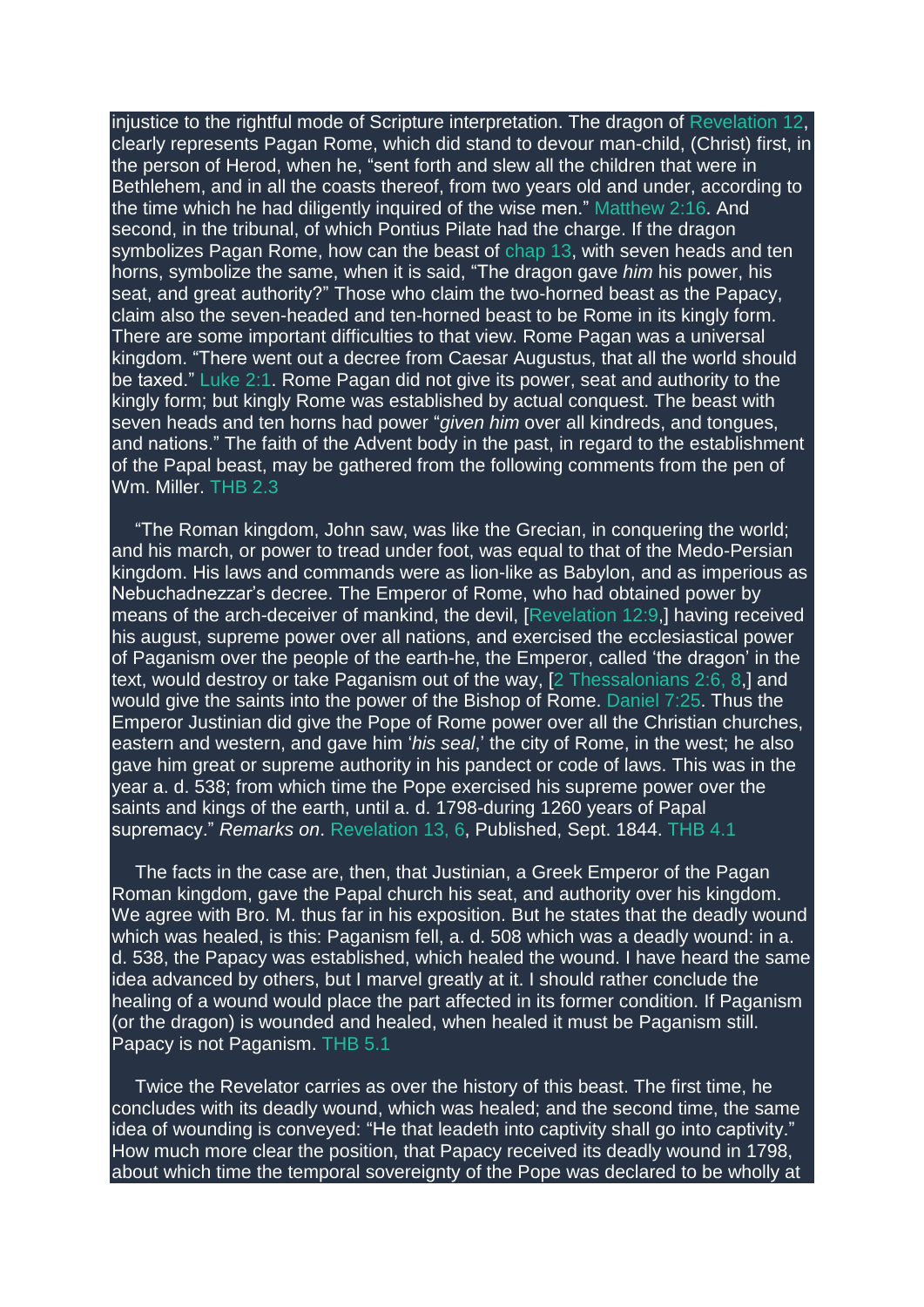an end. And, as the healing of a wound is a gradual work, so Papacy, since, a little after that time, has commenced and still continues to rise; while the world beholds, wondering. The power that led into captivity the saints of God for 1260 years, did go into captivity in 1798. A long standing quarrel, had existed between the Pope and Buonaparte, which reached its crisis about that time. THB 5.2

"On the 10th of February, 1798, the French army under Berthier, entered Rome, took possession of the city, and made the Pope and the cardinal prisoners. Within a week Pius VI. was deposed; Rome was declared a Republic; the tree of liberty was planted; and the city and the states were delivered up to a long series of the deepest insults, requisitions, military murders, and the general injury and degradation of the feelings and property of all classes of the people. Pius VI. died in captivity. Pius VII. was dragged across the Alps to crown Napoleon, and held in duress, and was finally restored only on the fall of the French Empire. The Papal independence was abolished by France, and the son of Napoleon was declared King of Rome."-*Croley on the Apocalypse*. Also *Theirs' French Revolution*, Vol. IV, p. 246. THB 6.1

The Revelator declares, when the first beast went into captivity, "I beheld another beast coming up out of the earth, and he had two horns like a lamb, and he spake as a dragon." As we have traced the first beast to this point, we inquire, What power was rising in 1798 answering the description of the two-horned beast? Some tell us it was France. France was one of the horns the first beast; and the Revelator does not tell us the mystery of one of those horns becoming another two-horned beast. But he gives us the destiny of the first beast, and while contemplating the scene of its overthrow, his mind is caught away by *another* beast presented before him. If it is *another* beast it cannot be a part of the first beast; but France is one of the horns of the first beast. The Franks conquered a portion of the Roman kingdom and settled in France, a. d. 407. THB 6.2

The first beast had the dominion of the eastern continent. It received the power, seat, and great authority of the dragon, whose power extended over the then known world. Proof. First. "There went out a decree from Caesar Augustus, that all the world should be taxed." [Luke](https://m.egwwritings.org/en/book/1965.50968#50968) 2:1. Second. Power was given to the Papal beast "over all kindreds, and tongues, and nations." [Revelation](https://m.egwwritings.org/en/book/1965.63079#63079) 13:7. The first beast we find covered the eastern continent. The two-horned beast, then, must be located on the western continent for this reason: two governments cannot rule over the same territory at the same time, Our attention shall be turned for a few moment to the western continent. We inquire, Where is the government marked out as the twohorned beast? We look at South America, its history at that time (1798) is summed up in the following. Quite a large portion of it was Spanish Provinces, and so remained until 1816. The remainder of it was under the dominion of other portions of the first beast. We view North America. At that time here was British America, and the Russian Possessions on the North, and to the South West the Spanish dominions of Mexico. Where then was the power? We find no place to locate it except in these United States, which did then exist as an independent republican government, or in the language of the prophecy, "*another beast*." THB 7.1

The rise and work of these United States, we shall show, fulfill the specifications of the prophecy. "I beheld another beast coming up *out of the earth*." The four beasts, [\[Daniel](https://m.egwwritings.org/en/book/1965.44755#44755) 7,] also the first beast, [\[Revelation](https://m.egwwritings.org/en/book/1965.62900#62900) 8,] are said to rise out of the sea,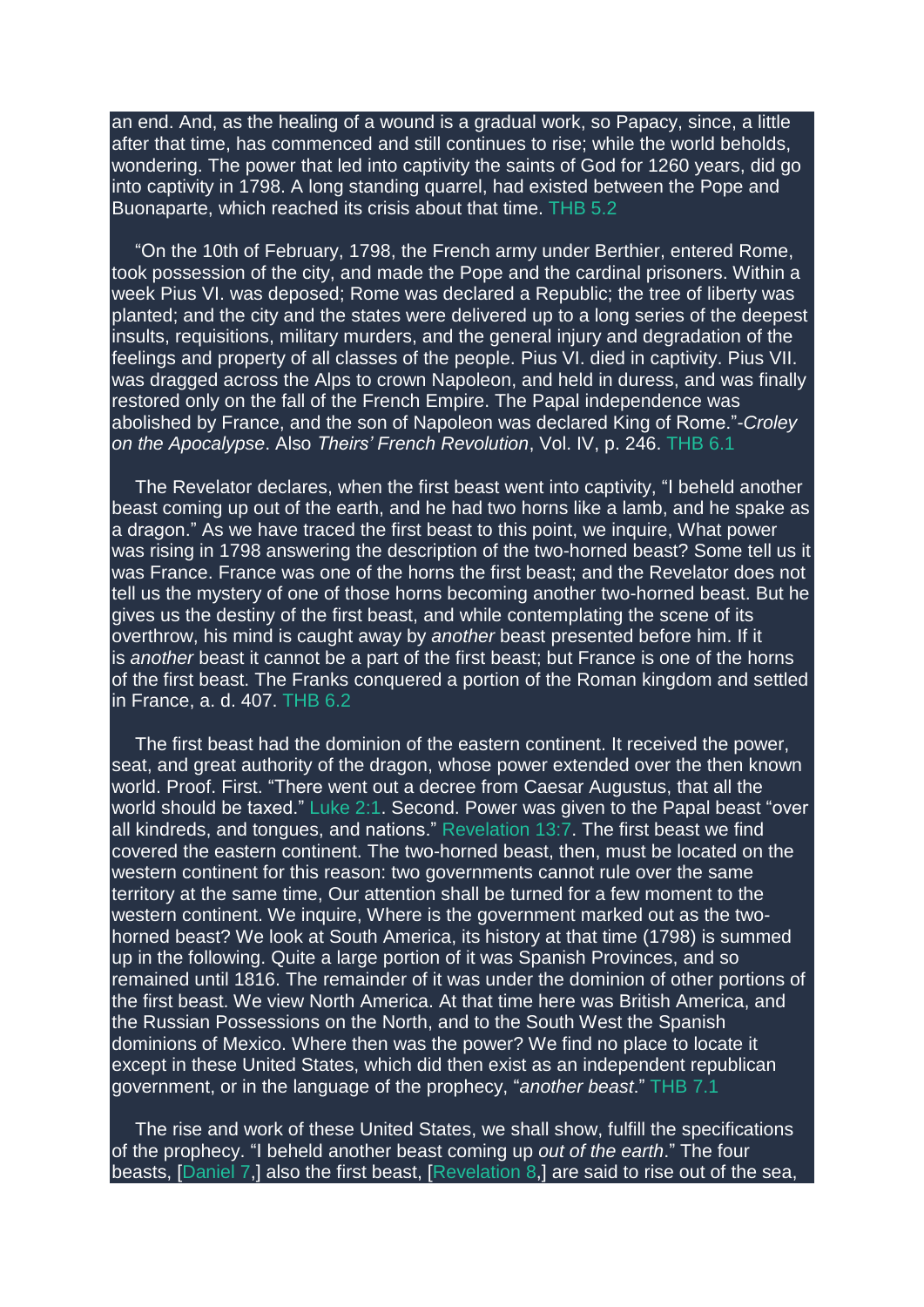(sea or "waters," denoting "people, nations," etc. [Revelation](https://m.egwwritings.org/en/book/1965.63233#63233) 17:15,) by the striving of the winds. These winds are not the literal winds of heaven, but commotions among the people, which caused kingdoms to arise; aggressive wars. Those who are acquainted with the rise of the four kingdoms, [\[Daniel](https://m.egwwritings.org/en/book/1965.44755#44755) 7.] know it was thus they arose. A beast, or kingdom, the Revelator saw, "coming up out of the earth." The first idea suggested by the expression, is the growth of a plant. The sap, obedient to the laws of the plant, passes into the roots, and there extracts from the moist earth around, such particles as are congenial to its nourishment, when it again returns, and as it courses its way through the veins of the plant, deposits that strength and nourishment where it is most needed to cause the plant to grow. So these United States, since 1798, when first noticed in the prophecy, have not risen by wars and conquest, but by means of that which existed within themselves. Their form of government is such, that it attracts other people and states to unite themselves to the federation; and thus cause a growth in numbers, territory and industry; or cause the beast to "come up." Some object, that there has been a bloody war in these United States: the revolution. That war was before the beast occupies a place in the vision. The Revelator introduces his career at the point where the Papal beast is led into captivity, 1798. When first introduced in prophecy, it is a beast with two horns. speaking; which shows that it had already commenced its work, and rise, when presented before him. To show that this power has not risen by war, but in the manner already presented, I will copy from the *Dublin Nation*. THB 8.1

"In the east there is arising a colossal centaur called the Russian Empire. With a civilized head and front, it has the sinews of a huge barbaric body. There one man's brain moves 70,000,000. There all the traditions of the people are of aggression and conquest in the west. There but two ranks are distinguishable-serfs and soldiers. There the map of the future includes Constantinople and Vienna as outposts of St. Petersburg. THB 9.1

"In the west an opposing and still more wonderful American empire is emerging. We Islanders have no conception of the extraordinary events which, *avoid the silence of the earth*, are daily adding to the power and pride of this gigantic nation. Within three years territories more extensive than these three kingdoms, France and Italy put together, have been *quietly* and in almost 'matter of course,' fashion annexed to the Union. THB 9.2

"Within seventy years seventeen new sovereignties, the smallest of them larger than Great Britain, have peaceably united themselves to the federation. No standing army was raised, no national debt sunk, no great exertion was made, but there they are. And the last mail brings news of the organization of three more great States about to be joined to the thirty. Minnesota in the northwest; Deseret in the southwest, and California on the shores of the Pacific. These three states will cover an area equal to one half the European continent. THB 9.3

"Nor is this a more addition on the map.-It is not piling barren Pelion upon uncultivated Ossa. It is an actual conquest of new strength and resources. Already has Minnesota its capital-St. Paul-which has its journals, churches, schools, parties, interests, and speculations. The Mormon founders of Deseret are doing what the Puritans did in Massachusetts two centuries ago-taking care to possess themselves of the best lands and waters in their new state. Instead of becoming a lawless horde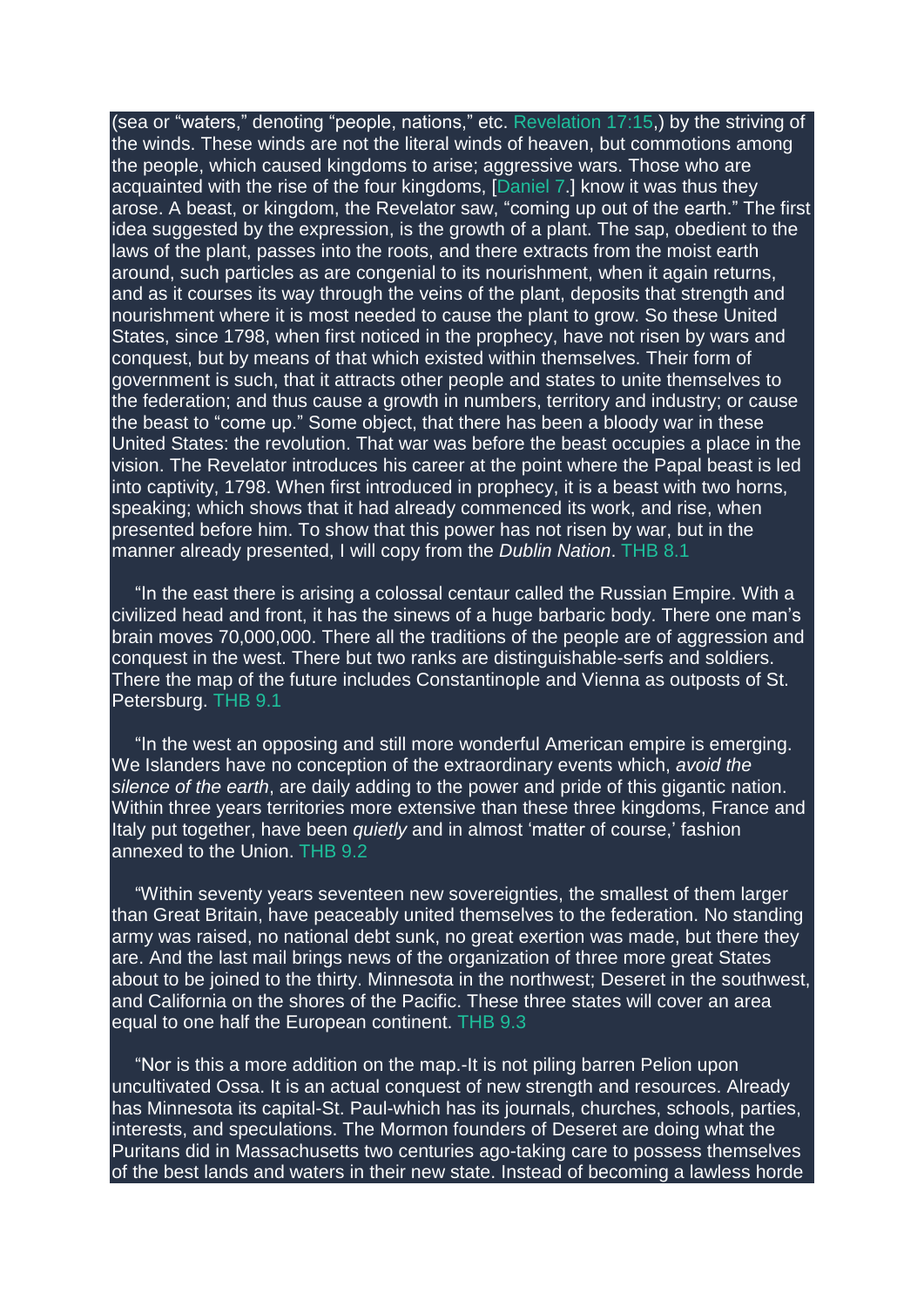of adventurers, the settlers in California are founding cities, electing; delegates, magistrates, sheriffs, and Congressmen, as methodically and as intently as if they God the beaten paths of life on the Atlantic shore of the continent. THB 10.1

"And with this increase of territory, there is a commensurate increase of industry in the older States.-The census of 1850 about to be taken in the United States, will show a growth of numbers, territory and industry, entirely unexampled in human history. Let the 'gray powers of the old world' look to it-let the statesmen of France, Germany and Russia, read the census carefully, though it should startle them. Let despotism count every man of these millions as a mortal enemy, find every acre of that vast common wealth as an inheritance of mankind, mortgaged to the cause of freedom.-America is as grand a field for enterprise as when the ships of Columbus first neared the shores of Guanihana." THB 10.2

The foregoing quotation illustrates fully the manner in which this power has risen. As marked out in the prophecy, it has come "up on of the earth." Grown to its present magnitude without the clash of arms or national debts, while with the other kingdoms it has been just the reverse. THB 10.3

John saw this beast "*coming up*." To show how this power has *come up*, we will compare the census of 1792, with that of 1852. THB 11.1

|                                | 1792.      | 1852.                         |
|--------------------------------|------------|-------------------------------|
| Population of U S., 3,000,000, |            | 22,000,000.                   |
| " "Boston,                     | 18,000,    | 130,000.                      |
| " " Philadelphia,              | 42,000,    | 407,000.                      |
| " " N. Y. City,                | 30,000,    | 515,000.                      |
| U. S. Imports,                 |            | \$31,000,000,\$178,000,000.   |
| " " Exports,                   |            | $$26,000,000,$ \$151,000,000. |
| Sq. miles Territory, 300, 000, |            | 3,300,000.                    |
| Rail Roads,                    |            | 8,500 miles.                  |
| Telegraphs,                    |            | 12,000 miles.                 |
| Post Offices,                  | 200,       | 21,000.                       |
| Postage,                       | \$100,000, | \$5,000,000.                  |

And still year by year they are "coming up," growing in numbers, power and pride. It is stated that at the recent world's fair, in London, the United States was brought into a position among the nations and obtained a name which far excels all her former reputation. There, as the United States displayed her wonderful improvements, her apartment in the great Palace was thronged with astonished admirers of her ingenuity. So far did the United States come up, that she could come home and enjoy a world's fair in her own dominions. THB 11.2

The rise of this nation, since the time of the settlement of these colonies, just prior to the reformation in the territory of the Papal beast, has not a parallel in human history. And who would dare to say in regard to its spread of dominion, (were it not for the coming of the long-expected and just One,) "Thus far shalt thou go and no farther." Some at present are so bold as to state, that should ten or twenty years roll away, United States' boundaries will be *the boundaries of North America*. THB 11.3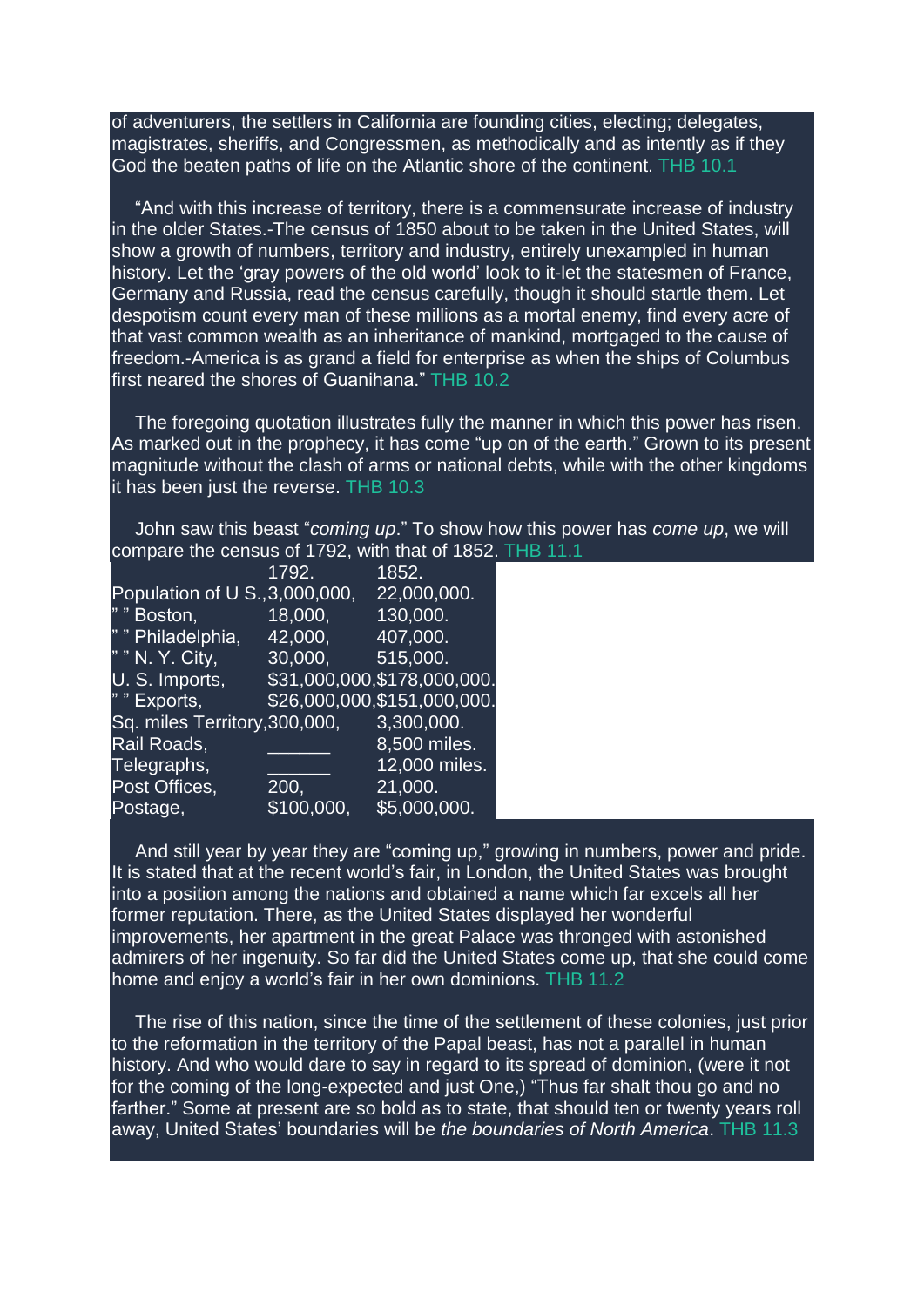[Verse](https://m.egwwritings.org/en/book/1965.63087#63087) 11."And he had two horns like a lamb, and he spake like a dragon." The horns are not explained in connection with this beast, but with an understanding of what has before been said on the subject of horns, we may be prepared to understand what the two lamb-like horns represent. From those texts where the symbol has been used and explained, we learn that the two horns of the ram, [\[Daniel](https://m.egwwritings.org/en/book/1965.44812#44812) [8,](https://m.egwwritings.org/en/book/1965.44812#44812)] denoted the kings of Media and Persia. The great horn between the eyes of the goat denoted the first king of Grecia. This being broken, and four standing up for it, represents the kingdom divided into Macedon, Thrace, Syria, and Egypt, as ruled over by Alexander's four generals. The ten horns of the fourth beast, [\[Daniel](https://m.egwwritings.org/en/book/1965.44799#44799) [7:23;](https://m.egwwritings.org/en/book/1965.44799#44799) [25.](https://m.egwwritings.org/en/book/1965.44803#44803)] denoted the ten kingdoms into which the Roman Empire was to be divided. The little horn which came up after them, denoted the Papal church, to which Justinian gave power over the fourth beast by his decree. A horn then we find to symbolize a ruler, either civil or [original illegible]. The little horn (church of Rome) is called definitely, a horn, before the three are plucked up and dominion given to it over the fourth beast. THB 12.1

No power previous to this two-horned beast, has been in prophecy symbolized by lamb-like horns. They must symbolize a power in its embryo state, with a mild form of government, probably the mildest that ever existed. They cannot symbolize a despotic or a Papal government, but true to the character of the symbol, they must represent a mild appearing, innocent power. The lamb is the symbol of innocence. Where is a government to be found more lamb-like in its appearance than this our own nation, with its Republican and Protestant rulers? We shall then call the two horns, Protestant ecclesiastical power, and Republican civil power. Do they not each sustain a lamb-like appearance? Mark the language of the Declaration of Independence of these United States. "We hold these truths to be self-evident, that are all men are created free and equal, that they are endowed with certain inalienable rights, among these are life, *liberty*, and the pursuit of happiness." Where ever appeared a government with a declaration so lamb-like? In a place where the people are pledged to carry out such a declaration, we should expect to find a Godlike class, carrying out the principle of the Bible to which it is so nearly allied-"Love thy neighbor as thyself." Here is a government placing men, as persons on an equal footing. lamb-like in appearance-yea, Christ-like. Jesus is called "the Lamb of God, which taketh away the sin of the world." [John](https://m.egwwritings.org/en/book/1965.53190#53190) 1:29. But we pass to notice the horn called Protestantism. They declare that freedom of conscience is for all, that the Bible is the only standard of faith for Protestants; believe whatever is found in the Bible. Against the profession of Protestants, and Republicans, we have nothing to offer: their profession is right. We might expect a millennium indeed, were their profession lived out. But as presented by the Revelator, the scene is sadly degenerate when the beast begins to act. Instead of carrying out his lamb-like profession, "*he speaks as a dragon*." Yes, that very national executive body, who have before them this declaration of Independence, and profess to be carrying out its principles, can pass laws by which 3,500,000 slaves can be held in bondage. Slaves, what are they! men like ourselves, except perhaps in their complexion. The Declaration of Independence should have a clause supplied, and should read, All men are created *free* and *equal* except 3,500,000. THB 12.2

Again: the constitution professing to be based upon that declaration, pledges that all men shall be protected in worshiping God according to the dictates of their own consciences. Well, I as a Christian profess to have my conscience in accordance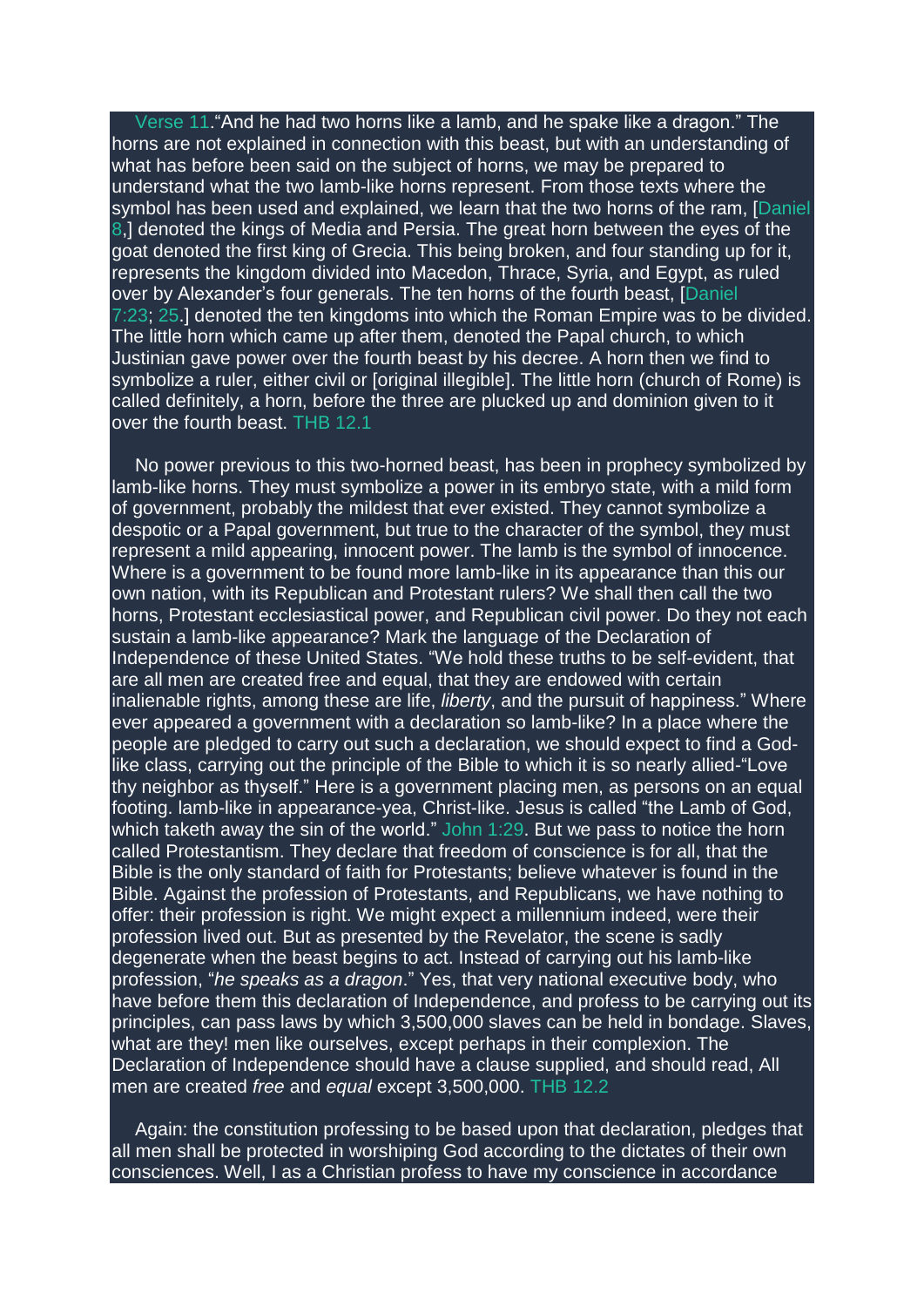with the Bible, which says, "Thou shalt not deliver unto his master, the servant which is escaped from his master unto thee." [Deuteronomy](https://m.egwwritings.org/en/book/1965.11214#11214) 23:15. Now that is my conscience on that point. Will they regard my conscience as sacred? Let us see. We will say that, by some means, a poor slave at the south has heard the clause in the declaration, that "all men are created free." A new idea springs up in his mind, that he ought to be free; but where can he go to be free? is the question. The world is naught to him, his knowledge is confined to his master's plantation. He is surrounded with slave-dealers who would not let him enjoy freedom. Just then the proclamation of Queen Victoria (as represented in the fugitive slave song) salutes his ear. THB 14.1

"I heard that Queen Victoria said, if we would all forsake Our native land of slavery, and come across the lake, That she was standing on the shore, with arms extended wide, To give us all a peaceful home, beyond the rolling tide." THB 15.1

If he was only there, he might enjoy his liberty. He views the dangers attendant on the way, but concludes that liberty is sweeter than life. He starts-for what? A country in which he can enjoy freedom. Yea, and he starts for that very lion power, from whose grasp, less than one century since our own nation extricated itself because of oppression. He plods his way, faint and fatigued, by day and night, until he reaches the northern boundary of the United States. He is about to take passage for the dominion of the Queen. He turns to give one long, last look at the boasted land of freedom, but whose soil he has found to be cursed with the damning sin of slavery. There perhaps, he has left a companion or children-now he is laying plans by which he may perform the generous act of *purchasing* their freedom, and again enjoy their friendly society. While he is taking his last view of that weary road over which he has passed, a tear trickles down his cheek, and he bids slavery good bye forever. He turns to take his flight. Just then a ruthless hand taps him on the shoulder, and a gruff voice says, You are mine. Half bewildered he beholds that long-hated and much dreaded man, his master. Slavery with all its galling pains again stares him in the face. Again it occurs to him, liberty is sweeter than life. Every energy of his being is stirred. He gives a leap, and is beyond the reach of that cruel master. Perhaps *you*, Christian, are standing by, and behold this scene, desirous that the fugitive should escape. You now hear the call for, Help! Help! What? *Help catch that slave*! You are almost benumbed at the thought of aiding that cruel master. You see the slave step aboard of a steamer which quickly leaves the shore, and bears the happy fugitive away from the land of slavery. You have seen the slave get his freedom-all is over. Is it? The next day you find yourself pursued, summoned to appear before the bar, and answer for your transgression. What have you done? Stood still, and seen a slave get just what the Declaration of Independence of these United States says all men are entitled to-"*Liberty*." And now for the offence you must pay \$1000 fine. You plead, The constitution pledges me protection in matters of conscience; but it is of no avail. The fine is made out against you, you cannot pay it, and into prison you must go, and there lie until the claims of the law are satisfied. This, reader, is not a fancy sketch, but a real echo of the dragon-voice. But, says the reader, this is only the work of Republicans; Protestants do not, and would not, act thus. If Protestants are one horn of this beast, then *they* will act as marked out in the Word; speak like a dragon. The great red dragon, [\[Revelation](https://m.egwwritings.org/en/book/1965.63032#63032) 12,] according to its